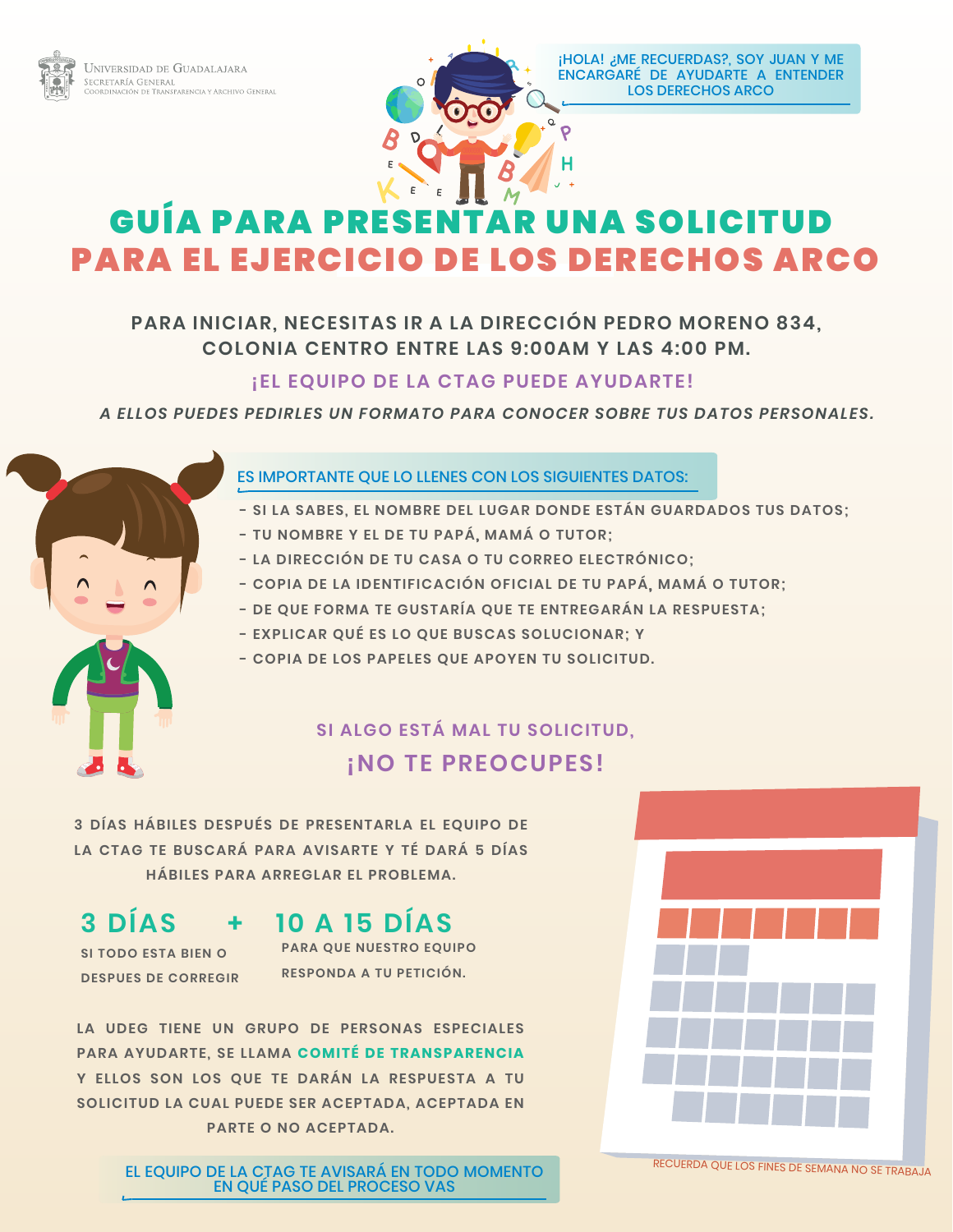#### ES HORA DE LLENAR NUESTRA SOLICITUD DE DERECHOS ARCO.

# SOLICITUD PARA EL ERCICIO DE LOS DERECHOS

**FOLIO:**

**FECHA: NÚMERO DE EXPEDIENTE:**

*ESTO LO LLENA EL EQUIPO DE LA CTAG*

*RECUERDA QUE AL LLENAR ESTA SOLICITUD TU PUEDES ELEGIR ENTRE:*  **ACCESO, RECTIFICACIÓN, CANCELACIÓN, Y OPOSICIÓN.**

#### *INSTRUCCIONES:*

- **TIENES QUE LLENARLO CON LETRA FÁCIL DE LEER.**
- **SOLO PUEDES ESCOGER UNA OPCIÓN DE LAS ANTERIORES POR SOLICITUD.**
- **PUEDES PEDIR AYUDA AL EQUIPO DE LA CTAG.**
- **DEBE ACOMPAÑARTE TU PAPÁ, MAMÁ O TUTOR, DILE QUE LLEVE UNA IDENTIFICACIÓN OFICIAL.**
- **EL EQUIPO DE LA CTAG REVISARÁ QUE TU SOLICITUD ESTÉ BIEN Y TE CONFIRMARA EN 3 DÍAS HÁBILES.**
- **SI LA SOLICITUD NECESITA QUE LE ACLARES ALGO, TE AVISARÁN Y TIENES 5 DÍAS PARA HACERLO.**
- **EL COMITÉ DE TRANSPARENCIA TIENE ENTRE 10 Y 15 DÍAS HÁBILES PARA AVISARTE DE LA RESPUESTA DE TU SOLICITUD.**

#### *TUS DATOS*

**NOMBRE COMPLETO***:* 

**NOMBRE COMPLETO DE TU PAPÁ, MAMÁO TUTOR***:* 

**SI SABES, NOMBRE DEL LUGAR DONDE ESTÁN GUARDADOS TUS DATOS***:* 

#### **CORREO ELECTRÓNICO O DOMICILIO***:*

*SI DECIDES PONER TU DIRECCIÓN DEBES LLENAR CALLE, NÚMERO INTERIOR/EXTERIOR, COLONIA, C.P., MUNICIPIO, ENTIDAD FEDERATIVA, PAÍS.*

#### *DOCUMENTACIÓN*

**AQUÍ TIENES QUE MARCAR QUÉ DOCUMENTOS ENTREGAS AL EQUIPO PARA DEMOSTRAR QUE SON TUS DATOS Y FACILITAR EL ENCONTRARLOS***:* 

**COPIA DE IDENTIFICACIÓN OFICIAL DE TU PADRE, MADRE O TUTOR (DEBE MOSTRARSE ORIGINAL PARA SU COTEJO).**

**LAS PRUEBAS QUE CREAS NECESARIAS.**

**CUALQUIER OTRO DOCUMENTO QUE AYUDE AL EQUIPO A ENCONTRAR TUS DATOS.**